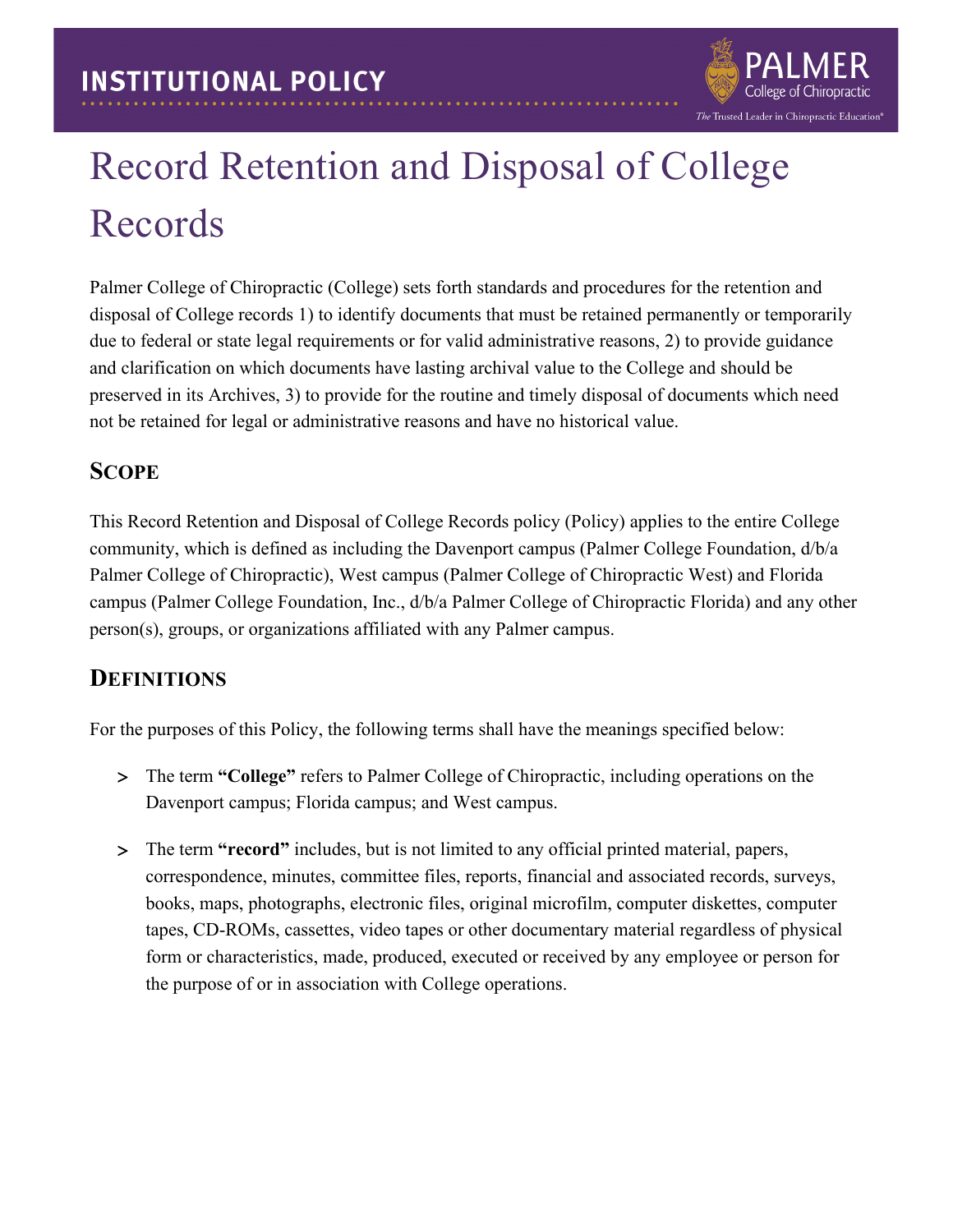### **ADMINISTRATIVE RULES**

#### **Administration**

The Chief Compliance Officer is responsible for the administration of this Policy and the implementation of processes and procedures to ensure that the College's Record Retention and Disposal Schedule is followed.

#### **Ownership of Records**

Records created through official College activities are the property of the College.

#### **Applicability**

This Policy applies to all records generated in the course of the College's operation, including both original documents and reproductions. It also applies to electronic documents.

This Policy is not intended to apply to the appropriate disposal of individual documents when warranted and approved in the course of an employee's daily activities but is intended to apply to the disposal of large quantities of College records no longer required.

#### **Standards for Record Retention and Disposal**

The College's standards for record retention and disposal are set forth in the Record Retention and Disposal Schedule in the Appendix of this Policy.

#### **Revisions to the Record Retention and Disposal Schedule**

The Chief Compliance Officer is authorized to make modifications to the Record Retention Schedule from time to time to ensure that it is in compliance with local, state and federal laws and includes the appropriate document and record categories for the College; monitor local, state and federal laws affecting record retention; annually review the record retention and disposal program; and monitor compliance with this Policy.

All proposed changes, additions, or revisions to the Record Retention and Disposal Schedule in the Appendix of this Policy shall be submitted in writing to the Chief Compliance Officer for review and approval. Approved changes will be incorporated into the Records Retention and Disposal Schedule.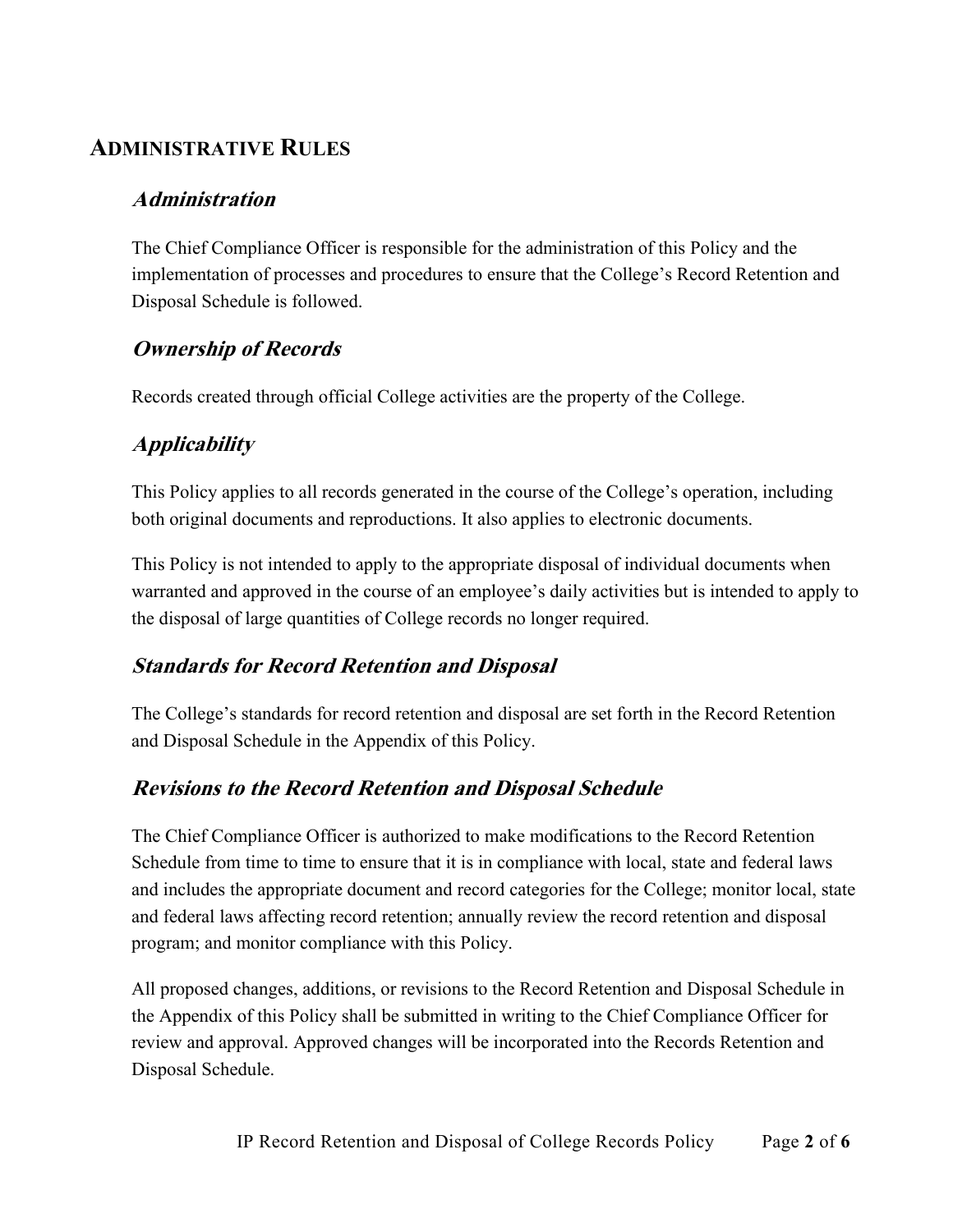#### **Disposal of College Records**

The Chief Compliance Officer, in consultation with the Chancellor, may authorize the disposal of College records upon meeting the following criteria:

- **1.** The records to be disposed of meet or exceed the time frames set forth for such records in the Record Retention and Disposal Schedule in the Appendix of this Policy.
- **2.** The disposal of the records complies with statutory, contractual or accreditation obligations.
- **3.** The records to be disposed of do not relate to or contain information regarding current, pending or potential litigation involving the College. Any questions regarding these criteria should be addressed to the College's general counsel.
- **4.** Records containing student information or sensitive and/or confidential information must be shredded or otherwise rendered unreadable prior to disposal.

Under no circumstances shall any employee dispose of College records without following the above procedures.

If an employee seeks to dispose of certain College records that are not listed in the College's Record Retention and Disposal Schedule, the employee cannot dispose of the records without the approval of the Administrator.

#### **Suspension of Record Disposal**

In the event of an audit; investigation; subpoena; request to review or provide copies of documents; pending litigation; or any situation that might give rise to legal action, Chief Compliance Officer is to be notified immediately and record disposal shall be suspended until further notice by Chief Compliance Officer.

## **Confidential Destruction by Commercial or Non-profit Vendor**

Confidential destruction performed by approved commercial or non-profit vendors shall be subject to such contractual obligations as required by the Chief Compliance Officer. In no case shall such contractual arrangements introduce standards, policy or procedures less protective of confidential records than those rules which are described in this Policy.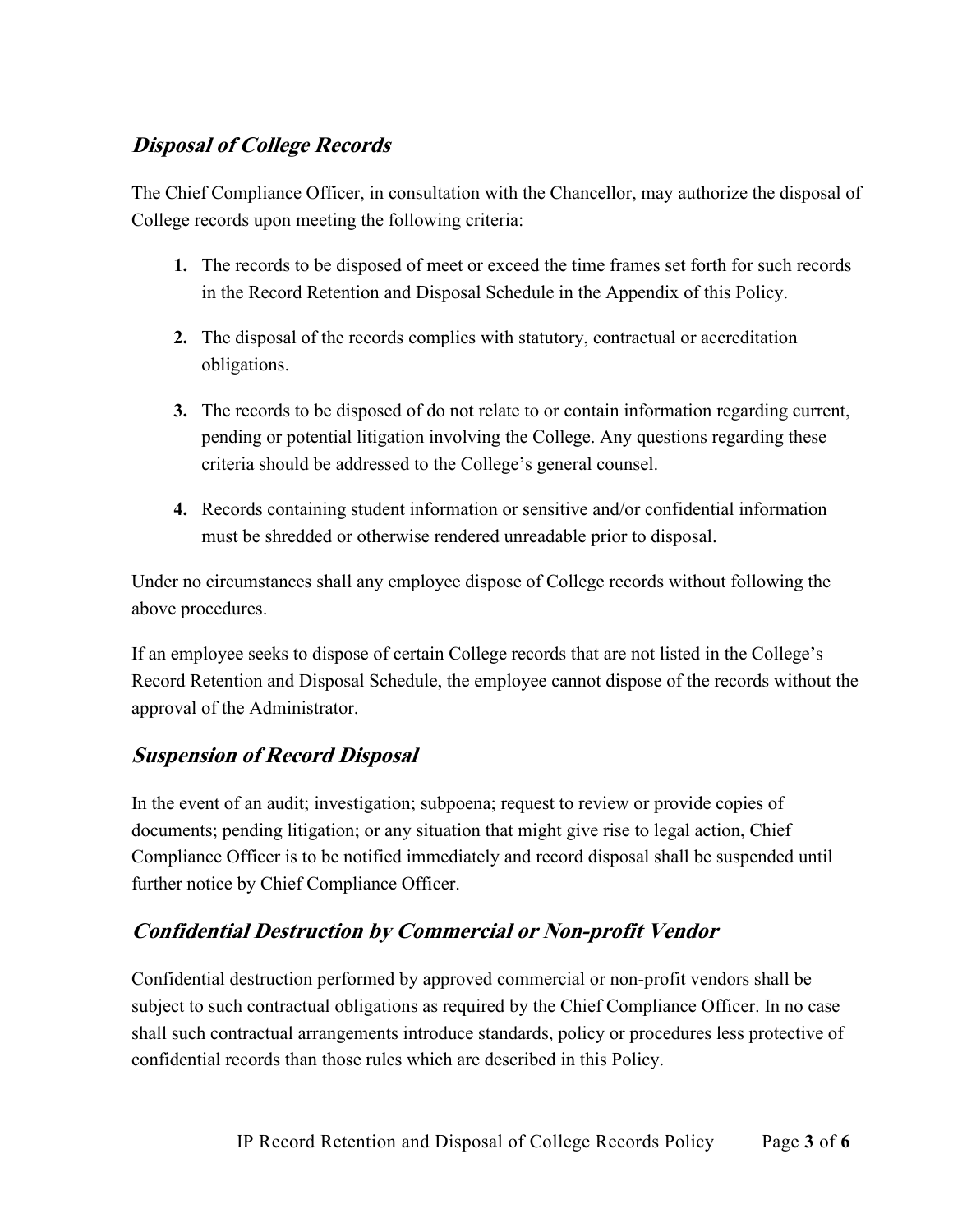#### **Archival of Records**

Inactive records that may be considered of permanent, historical or legal value should be transferred to the College's Archives. Such records should be kept in the designated areas until the time that they are archived. Records must be labeled using the procedures in effect at the time of storage, which will include, but are not limited to the subject, date, department and disposition or archiving date.

#### **Division/Department Responsibility**

It is the responsibility of each Vice Chancellor to ensure effective record retention management for his/her areas of responsibility so that records are not arbitrarily destroyed and legal record keeping requirements are met. Each division shall routinely evaluate its record retention schedule to ensure compliance with federal, state and departmental requirements.

#### **Employee Responsibility**

All employees are required to reference the Record Retention and Disposal schedule to determine:

- **1.** The length of time a particular class of records must be maintained; and
- **2.** The final disposition of a record.

#### **Training**

All staff that either generate and/or exercise control over records should be trained in basic record retention requirements.

#### **STANDARD INSTITUTIONAL POLICY PROVISIONS**

Institutional policies are supplemented by provisions that are applicable to all institutional policies. It is the responsibility of all employees and students to know and comply with these standards.

> [Standard Provisions Applicable to All Institutional Policies](http://www.palmer.edu/uploadedFiles/Pages/Students/Resources_and_Offices/Handbook_and_Policies/_pdf/Standard-Provisions-Applicable-to-All-Institutional-Policies.pdf)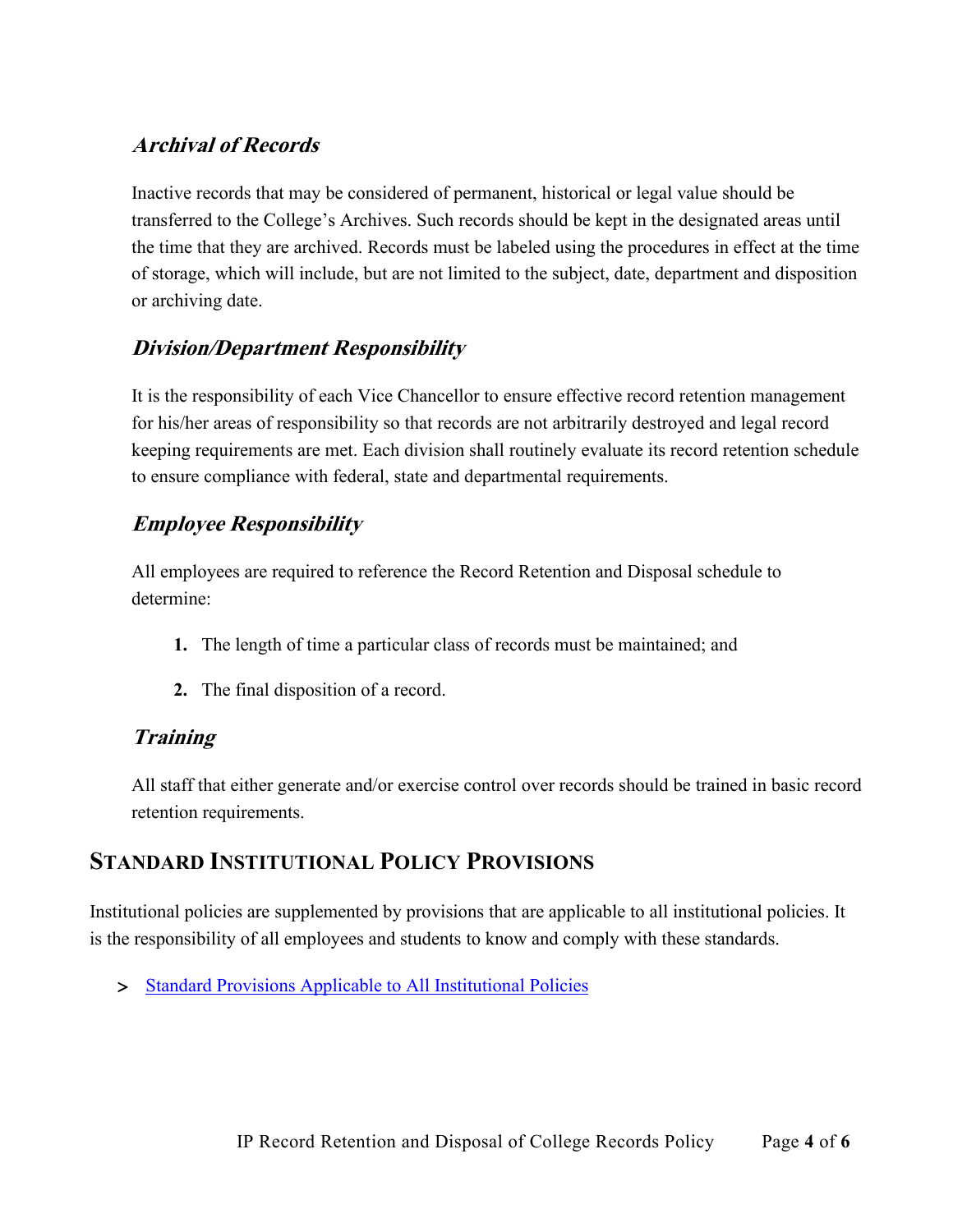## Additional Information

## **ASSOCIATED POLICIES, PROCESSES AND/OR PROCEDURES**

This Policy is supplemented below. It is the responsibility of all employees and students to know and comply with policies and procedures as supplemented.

## **POLICIES**

> [Student Records –](http://www.palmer.edu/uploadedFiles/Pages/Students/Resources_and_Offices/Handbook_and_Policies/_pdf/IP-Student%20Records-FERPA.pdf) FERPA

#### **PROCESSES AND/OR PROCEDURES**

> [Record Retention and Disposal Schedule](https://www.palmer.edu/getmedia/871da342-f3cf-48d3-8577-70ff93cb7265/record-retention-and-disposal-schedule.pdf)

#### **FORMS/INSTRUCTIONS**

> N/A

## **OTHER RELATED INFORMATION**

> N/A

## **CONTACTS**

> Earlye Julien, PHR, M.S.Ed, CQIA Senior Director for Compliance & Chief Compliance Officer 1000 Brady Street Davenport, IA 52803 (563) 884-5476 [earlye.julien@palmer.edu](mailto:earlye.julien@palmer.edu)